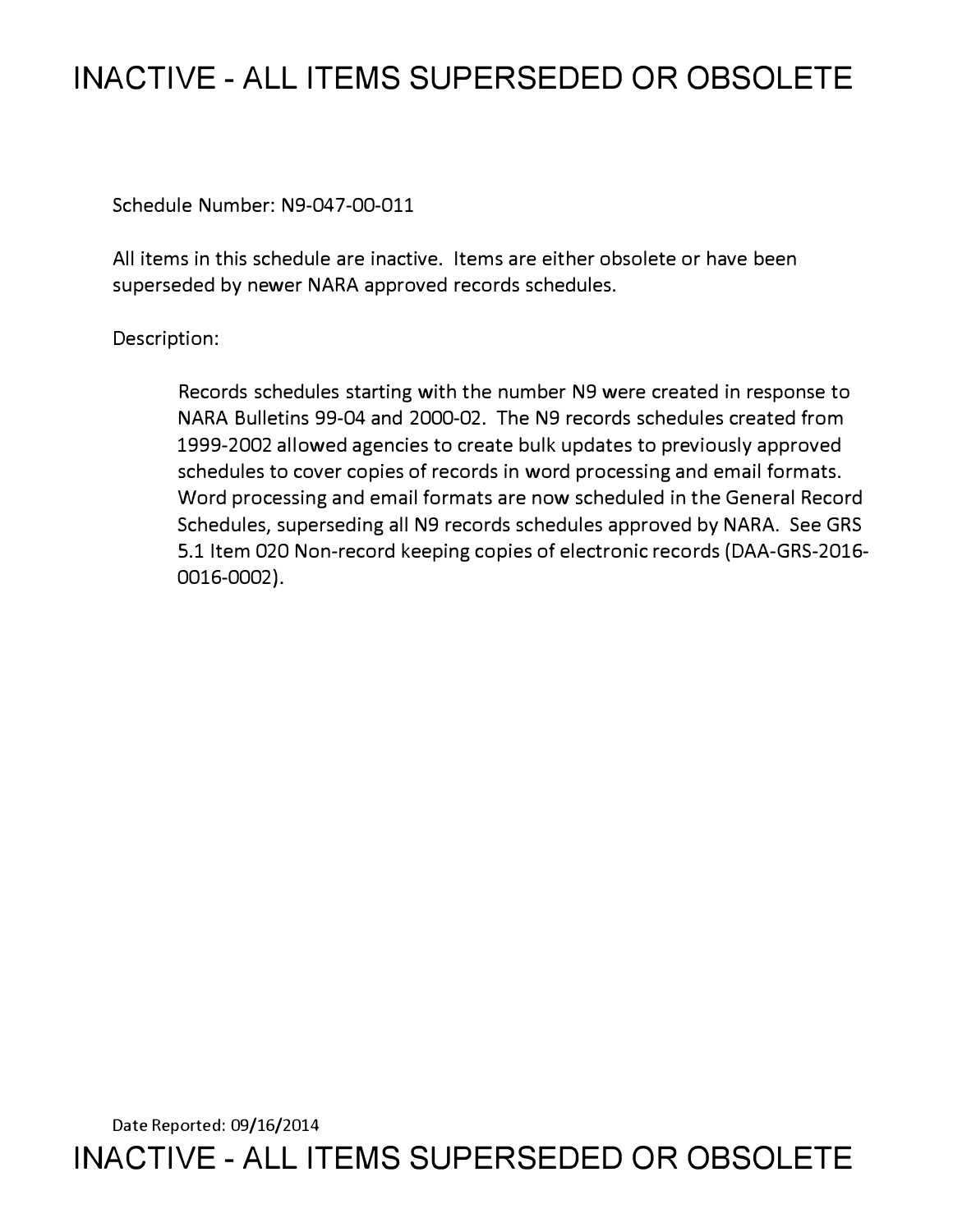| <b>REQUEST FOR RECORDS DISPOSITION AUTHORITY</b>                                                                                                                                                                                                     |                                                                 |  |                                                                                                                                   |              | <b>JOB NUMBER</b>                                                                                              |                                                          |  |
|------------------------------------------------------------------------------------------------------------------------------------------------------------------------------------------------------------------------------------------------------|-----------------------------------------------------------------|--|-----------------------------------------------------------------------------------------------------------------------------------|--------------|----------------------------------------------------------------------------------------------------------------|----------------------------------------------------------|--|
|                                                                                                                                                                                                                                                      |                                                                 |  |                                                                                                                                   |              | N9-47-00-11                                                                                                    |                                                          |  |
| NATIONAL ARCHIVES & RECORDS ADMINISTRATION<br>To.<br>8601 ADELPHI ROAD COLLEGE PARK, MD 20740-6001                                                                                                                                                   |                                                                 |  |                                                                                                                                   |              | Dat                                                                                                            |                                                          |  |
| FROM (Agency or establishment)<br>1<br>Social Security Administration                                                                                                                                                                                |                                                                 |  |                                                                                                                                   |              | NOTIFICATION TO AGENCY                                                                                         |                                                          |  |
| <b>MAJOR SUBDIVISION</b><br>2                                                                                                                                                                                                                        |                                                                 |  |                                                                                                                                   |              |                                                                                                                | In accordance with the provisions of 44 U S C 3303a, the |  |
| <b>MINOR SUBDIVISION</b>                                                                                                                                                                                                                             |                                                                 |  |                                                                                                                                   |              | disposition request, including amendments, is approved<br>except for items that may be marked "disposition not |                                                          |  |
| 3                                                                                                                                                                                                                                                    |                                                                 |  |                                                                                                                                   |              | approved" or "withdrawn" in column 10                                                                          |                                                          |  |
| NAME OF PERSON WITH WHOM TO<br><b>TELEPHONE NUMBER</b><br><b>CONFER</b>                                                                                                                                                                              |                                                                 |  |                                                                                                                                   |              |                                                                                                                | ARCHIVIST OF THE UNITED STATES                           |  |
| <b>Stanley Nusenko</b><br>410/965-8987<br>FAX 410/966-1704                                                                                                                                                                                           |                                                                 |  |                                                                                                                                   | $6 - 9 - 00$ |                                                                                                                |                                                          |  |
| <b>AGENCY CERTIFICATION</b><br>6                                                                                                                                                                                                                     |                                                                 |  |                                                                                                                                   |              |                                                                                                                |                                                          |  |
|                                                                                                                                                                                                                                                      |                                                                 |  | I hereby certify that I am authorized to act for this agency in matters pertaining to the disposition of its records and that the |              |                                                                                                                |                                                          |  |
| records proposed for disposal on the attached page(s) are not needed now for the business for this agency or will not be<br>needed after the retention periods specified, and that written concurrence from the General Accounting Office, under the |                                                                 |  |                                                                                                                                   |              |                                                                                                                |                                                          |  |
| provisions of Title 8 of the GAO Manual for Guidance of Federal Agencies,                                                                                                                                                                            |                                                                 |  |                                                                                                                                   |              |                                                                                                                |                                                          |  |
|                                                                                                                                                                                                                                                      |                                                                 |  |                                                                                                                                   |              |                                                                                                                |                                                          |  |
| $\sum$ is not required<br>is attached, or<br>SIGNATURE OF AGENCY REPRESENTATIVE<br><b>DATE</b>                                                                                                                                                       |                                                                 |  |                                                                                                                                   |              | has been requested<br><b>TITLE</b>                                                                             |                                                          |  |
|                                                                                                                                                                                                                                                      |                                                                 |  |                                                                                                                                   |              |                                                                                                                |                                                          |  |
| 11/23/99<br>frank 1.                                                                                                                                                                                                                                 |                                                                 |  |                                                                                                                                   |              | SSA Records Officer                                                                                            |                                                          |  |
| 7 ITEM NO                                                                                                                                                                                                                                            | 8 DESCRIPTION OF ITEM AND PROPOSED DISPOSITION                  |  |                                                                                                                                   |              | 9 GRS OR<br><b>10 ACTION TAKEN</b><br>SUPERSEDED JOB<br>(NARA USE ONLY)<br><b>CITATION</b>                     |                                                          |  |
|                                                                                                                                                                                                                                                      | Office of the General Counsel for SSA                           |  |                                                                                                                                   |              |                                                                                                                |                                                          |  |
|                                                                                                                                                                                                                                                      | (See attached submission in response to<br>NARA Bulletin 99-04) |  |                                                                                                                                   |              |                                                                                                                |                                                          |  |
|                                                                                                                                                                                                                                                      |                                                                 |  |                                                                                                                                   |              |                                                                                                                |                                                          |  |
|                                                                                                                                                                                                                                                      |                                                                 |  |                                                                                                                                   |              |                                                                                                                |                                                          |  |
|                                                                                                                                                                                                                                                      |                                                                 |  |                                                                                                                                   |              |                                                                                                                |                                                          |  |
|                                                                                                                                                                                                                                                      |                                                                 |  |                                                                                                                                   |              |                                                                                                                |                                                          |  |
|                                                                                                                                                                                                                                                      |                                                                 |  |                                                                                                                                   |              |                                                                                                                |                                                          |  |
|                                                                                                                                                                                                                                                      |                                                                 |  |                                                                                                                                   |              |                                                                                                                |                                                          |  |
|                                                                                                                                                                                                                                                      |                                                                 |  |                                                                                                                                   |              |                                                                                                                |                                                          |  |
|                                                                                                                                                                                                                                                      |                                                                 |  |                                                                                                                                   |              |                                                                                                                |                                                          |  |
|                                                                                                                                                                                                                                                      |                                                                 |  |                                                                                                                                   |              |                                                                                                                |                                                          |  |
|                                                                                                                                                                                                                                                      |                                                                 |  |                                                                                                                                   |              |                                                                                                                |                                                          |  |
|                                                                                                                                                                                                                                                      |                                                                 |  |                                                                                                                                   |              |                                                                                                                |                                                          |  |
|                                                                                                                                                                                                                                                      | <b>NOV 3 0 2000</b>                                             |  |                                                                                                                                   |              |                                                                                                                |                                                          |  |
|                                                                                                                                                                                                                                                      | 115-109                                                         |  | Com to: centre                                                                                                                    |              |                                                                                                                | <b>STANDARD FORM 115 (REV 3-91)</b>                      |  |
|                                                                                                                                                                                                                                                      |                                                                 |  |                                                                                                                                   |              |                                                                                                                | Prescnbed by NARA 36 CFR 1228                            |  |

 $\label{eq:2.1} \mathcal{L}(\mathcal{L}(\mathcal{H})) = \mathcal{L}(\mathcal{L}(\mathcal{H})) = \mathcal{L}(\mathcal{L}(\mathcal{H}))$ 

 $\label{eq:2} \frac{1}{\sqrt{2}}\sum_{\mathbf{k}}\left(\frac{1}{\sqrt{2}}\sum_{\mathbf{k}}\mathbf{E}_{\mathbf{k}}\right)^{2} \mathbf{E}_{\mathbf{k}}\left(\mathbf{E}_{\mathbf{k}}\right)^{2}$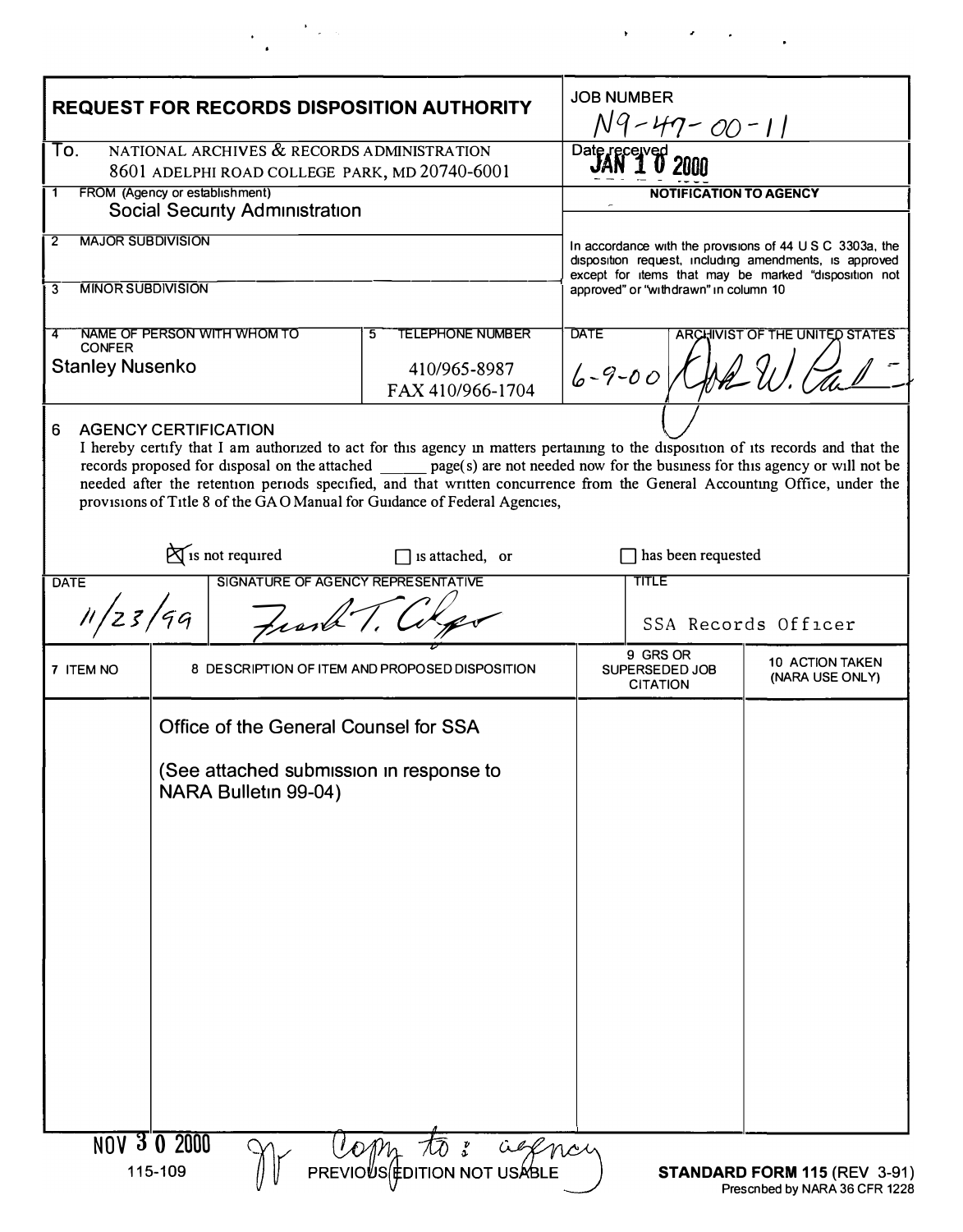## **MODEL II FINAL**

## **OFFICE OF PUBLICATIONS AND LOGISTICS MANAGEMENT SOCIAL SECURITY ADMINISTRATION**

Office of the General Counsel Files

 $\label{eq:2.1} \frac{1}{\sqrt{2}}\int_{0}^{\frac{1}{2}}\frac{dx}{\sqrt{2}}\,dx$ 

Records accumulated by Office of the General Counsel for SSA

a Electromc copies created on electromc mail and word processmg systems for all Legal Opmion Precedent Files covered under the OGC file code for all senes covered by NARA Disposition Job number [[Nl-047-96-3 (1), (was Nl-047-96-3)] (I items, I temporary)

Disposition Delete/Destroy after recordkeepmg copy has been produced

b Electromc copies created on electromc mail and word processmg systems for all LITIGATION CASE FILES covered under OGC file code for all senes covered by NARA Disposition Job numbers [Nl-047-96-3 (2A I), Nl-047-96-3 (2A2), Nl-047-96-3 (2Bl), and Nl-047-96-3 (2B2), (was Nl-047-96-3)] (4 items, 4 temporary)

Disposition Delete/Destroy after recordkeepmg copy has been produced

c Electromc copies created on electromc mail and word processmg systems for all ADMINISTRATIVE HEARING FILES covered under OGC file code for all senes covered by NARA Disposition Job numbers  $[N1-047-96-3]$  (3), (was N1-047-96-3)] (1 items, 1 temporary)

Disposition Delete/Destroy when dissemination, revision, or updating is completed

d Electromc copies created on electromc mail and word processing systems for all DRAFT LEGISLATION FILES covered under OGC file code for all senes covered by NARA Disposition Job numbers [Nl-047-96-3 (4), (was Nl-047-96-3)] (I items, I temporary)

Disposition Delete/Destroy when dissemination, revision, or updating is completed

e Electromic copies created on electromic mail and word processing systems for all NON DRAFT LEGISLATION FILES covered under OGC file code for all series covered by NARA Disposition Job number [Nl-047-96-3 (5), (was Nl-047-96-3)] (I items, I temporary)

Disposition Delete/Destroy after recordkeeping copy has been produced

f Electromc copies created on electromc mail and word processmg systems for all NUMBERED BILL FILES covered under OGC file code for all series covered by NARA Disposition Job numbers [Nl-047-96-3 (6), (was Nl-047-96-3)] (I items, I temporary)

Disposition Delete/Destroy after recordkeeping copy has been produced

g Electromc copies created on electromc mail and word processmg systems for all PUBLIC LAW FILES covered under OGC file code for all series covered by NARA Disposition Job number [Nl-047-96-3 (7), (was Nl-047-96-3)] (I items, I temporary)

Disposition Delete/Destroy after recordkeeping copy has been produced